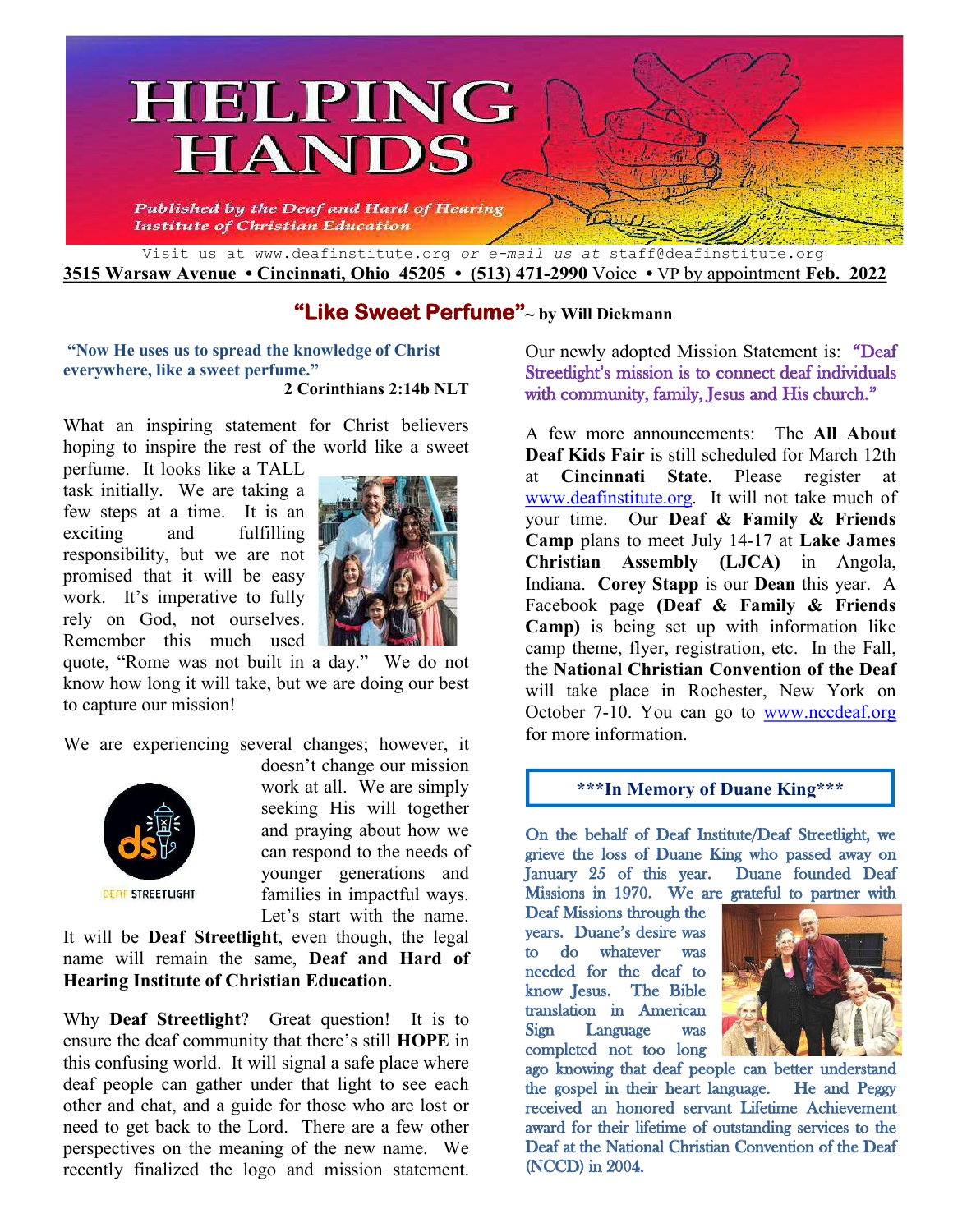

## **"I LOVE Deaf Institute!"**  by Pam Blair

Last week I was sitting in another virtual meeting with the school district. District Meetings are not my favorite things, nor are virtual meetings. The purpose of the meeting was to request additional support and services for my daughter. In other words, she's too much of a handful.

The conversation was full of all the negative behaviors my child has, and how hard she is to handle. The conversation was full of all the stuff she does wrong, "the bad things".

I found myself saying things like "She has a beautiful smile! Her giggle is contagious. She is creative and curious. She has a sweet spirit. I wanted to shift the conversation to all the wonderful things about her! How much she has

improved and grown. If only they could see my child the way I do!

To be honest, I was down. I never envisioned having a child who would need this level of support. I mean, I never envisioned having a special needs child period. But God usually does lead us down paths we never would have thought we'd travel.

Thing is, we CHOSE this. We adopted this precious sweet,

spitfire girl into our family knowing full well the level of special needs she has, and still we chose her! We have a huge benefit most families do not have; we knew her needs and said yes.

Most families do not have the privilege of knowing ahead of time what they are in for. Most are swept away, or blindsided with a special need's diagnosis, or a diagnosis of deafness or



hearing loss. Most families do not know until time has passed and their child is not meeting certain developmental milestones.

Regardless of the situation, there is always a grieving process. You grieve that your child will be different. You grieve that your child will have a harder road to travel. You grieve the unknowns. You grieve the loss of dreams. While we knowingly chose this special kiddo to join our family, we too have had to grieve these things.

But, there's beauty in the grieving. There's beauty in letting go of how we thought things would be. There's beauty in watching God work despite us. There's beauty in recognizing our own limitations and relying fully on God. We must



surrender our will and realign ourselves to God's plan. That's when God steps in right where we are and fills in the gaps that we cannot fill on our

> own. God takes all our imperfections and turns them into something far more beautiful than we would originally dream or anything we can do on our own.

> THIS is the reason **I LOVE Deaf Institute**. They came alongside and walked this journey with us. **Deaf Institute** sees the beauty in each person, the value of being God's child, and wants to help and encourage families.

> I am excited, humbled and honored to be a part of this mission. It is my desire to connect with and support other families in similar situations; families who have

struggled just like us. If you want to connect, please reach out to me. I'd love to chat with you!

We design our events with the whole family in mind. We want to help you connect with each other and with God. Our next event coming up is the **All About Deaf Kids Fair on March 12 from 10a.m to 3:00 p.m.** This is the perfect time to come meet others on a similar journey. I hope to see you there!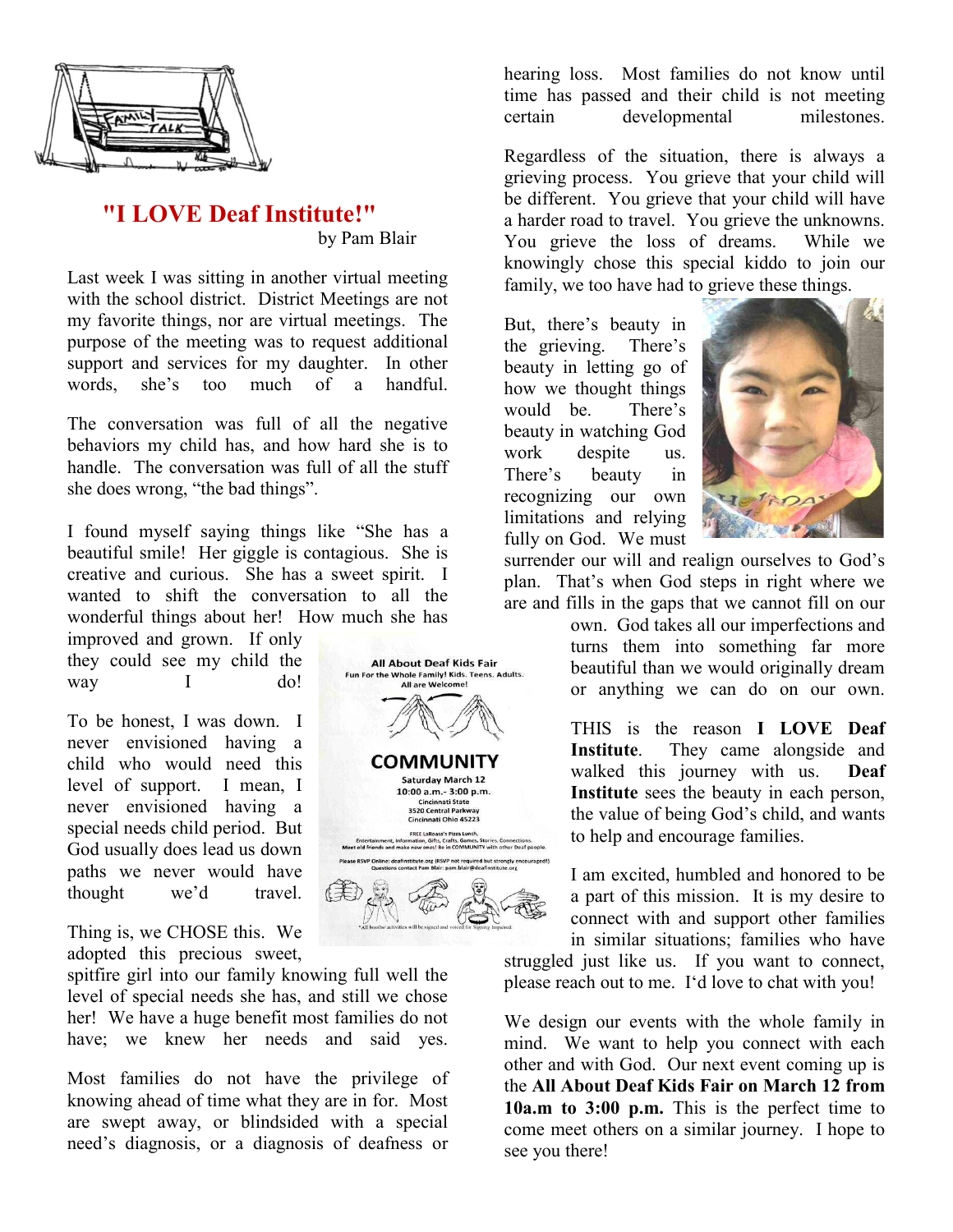

**Deaf Institute Celebrates Many Years of Service and Welcome New Director and Family Ministry Representative By Werner Hallabrin, Trustee** 

Many new and long time friends came, from near and far, for the **Deaf Institute's Celebration of Service** on Saturday, November  $6<sup>th</sup>$ , 2021 from 2-4 p.m. The theme was "**Living a Legacy**." The Celebration was held at **Cincinnati State Community College**. Many attended in person and via Zoom to celebrate with us as we honored the many years of faithful service by **Bryan and Pam Eubanks** and welcomed **Will Dickmann as our new Director** and **Pam Blair as our new Family Ministry Representative and Veronica Matthews as our new Administrative Assistant**.

**Distinguished** recognition was also given for many years of service to **Thurman Grass** who served on the Board of Trustees, and



**Kim Irwin** who served as **Administrative Assistant**. Our special thanks to **Dawn Caudill, Gail Maue, Jessica Snyder and Phyllis Wilson, our Planning Committee** for their arrangements. A delicious meal was provided by **LaRosa's**. There were presentations to the honorees and a signed song by the Dickmann and Blair children. It was a wonderful celebration enjoyed by all who attended.



## **ICOM Missions Report By Werner Hallabrin, Trustee**

Praise the Lord for a great **International Conference on Missions (ICOM)** in Richmond, Virginia. This year's conference, held

November 19 to 24, 2021, was the first major public event with Will Dickmann as our new Director. It was a valuable learning experience



and an opportunity to meet many other successful missionaries for future contact. There were many informative workshops. In particular, the workshop by **Deaf Missions** highlighted the complete **Bible translation in American Sign Language**, the first in any of over 100 sign languages used around the world. Many thanks to **Markie Sunderhaus** and **Melanie Moore**, who came to interpret for worship and workshops.

#### *Memorial Gifts*

**In Memory of** *Don Sellers* Kay Sellers

**In Memory of** *Marion Holmes* Bryan & Pam Eubanks

**In Memory of** *Barb Grass* Scott & Beth Nolan

**In Memory of** *George & Lucille Burns* Enon Valley Church of Christ

> **In Memory of** *Sharon Goble* Bryan & Pam Eubanks

In Memory of *Marion & Margaret Holmes* Richard & Lydia Coyle

> In Memory of *Barney Green* Bryan & Pam Eubanks

 In Memory of *Elmo & Christine Flynn Don & Donna Flynn* 

In Memory of *Evelyn Stoffregen & Katie Byrnes* Judith Sobota

> **In Memory of** *Duane King* Bryan & Pam Eubanks Deaf Institute